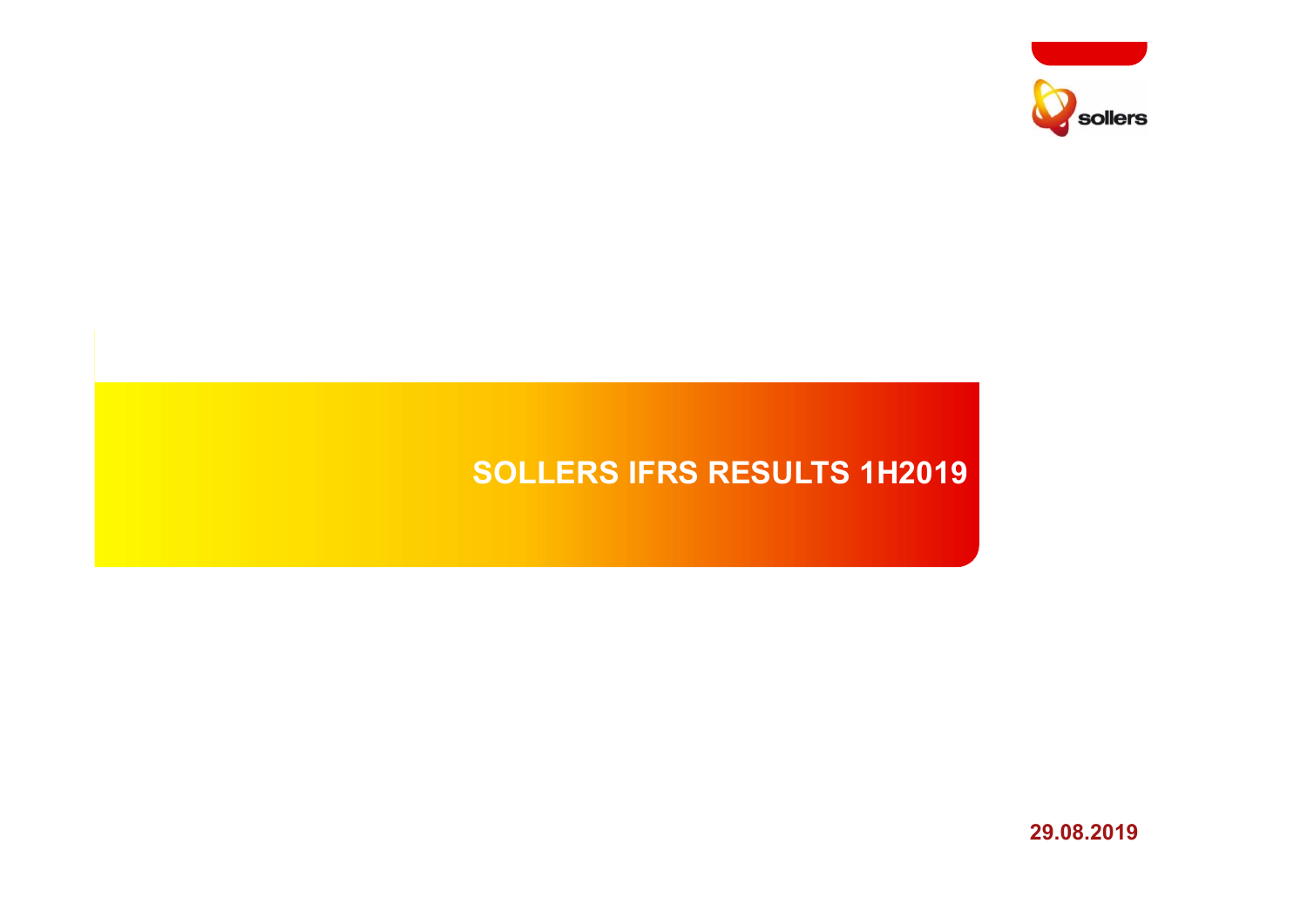

## **2 STRATEGIC MILESTONES**

#### **MARCH**

Ford Sollers JV announced restructuring. SOLLERS will acquire the controlling stake in the JV



#### **MAY**

Adil Shirinov was appointed the CEO of Uliyanovsk Automotive Plant



#### **JUNE**

Nikolay Sobolev was appointed the CEO of SOLLERS PJSC



## **JULY**

July 1, 2019: New Ford Sollers JV – start of operations

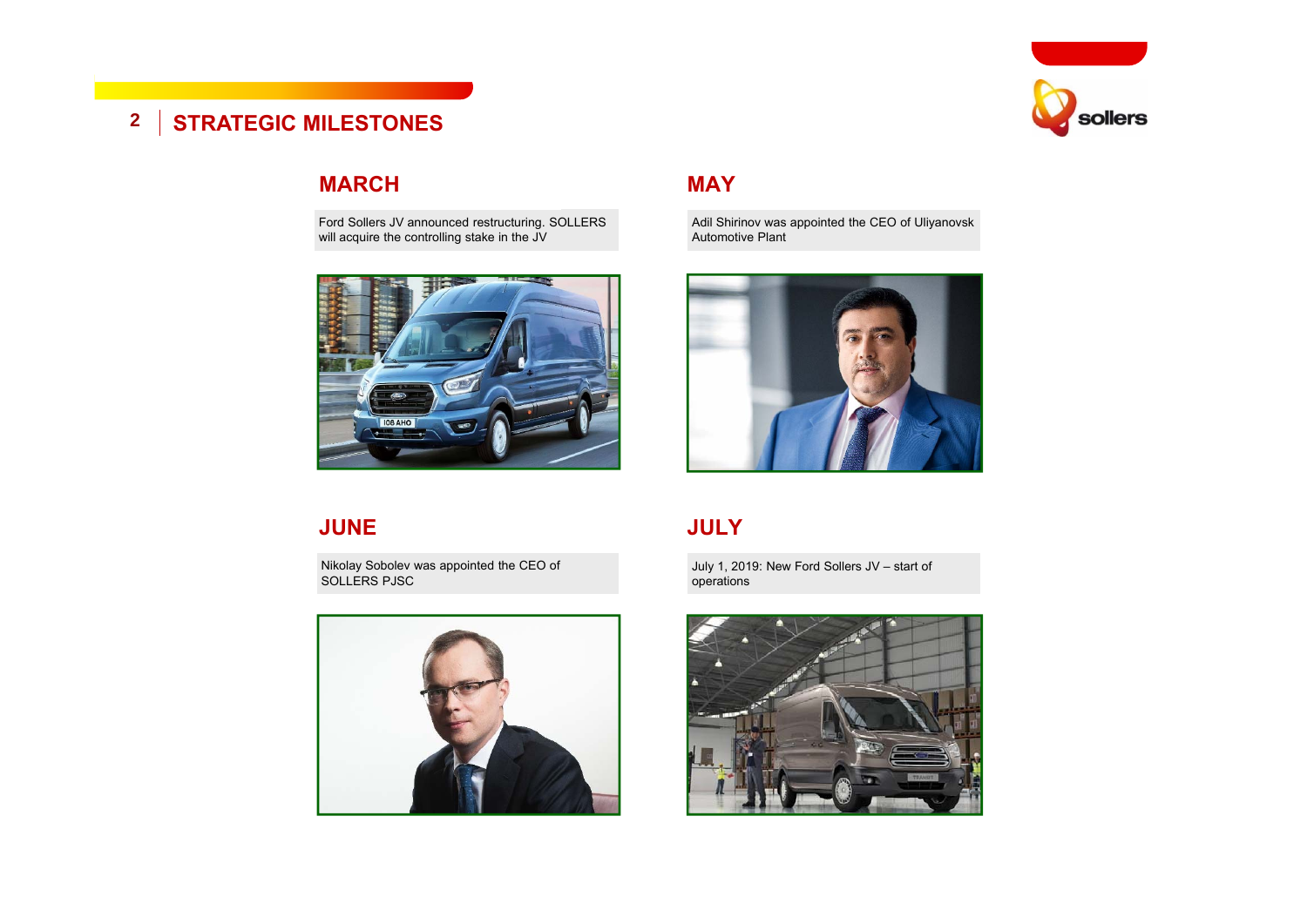

## **3 1H2017 - 1H2019 RUSSIAN AUTOMOTIVE MARKET, K UNITS\***





#### **HIGHLIGHTS**

- •Decline in all main market segments, the overall passenger car market went down by 2%
- The largest SUV segment decreased by 3% in 1H2019
- The decrease (-7%) in LCV+MPV segment is due to sales of GAZ vehicles (-5%) and UAZ vehicles (-1%)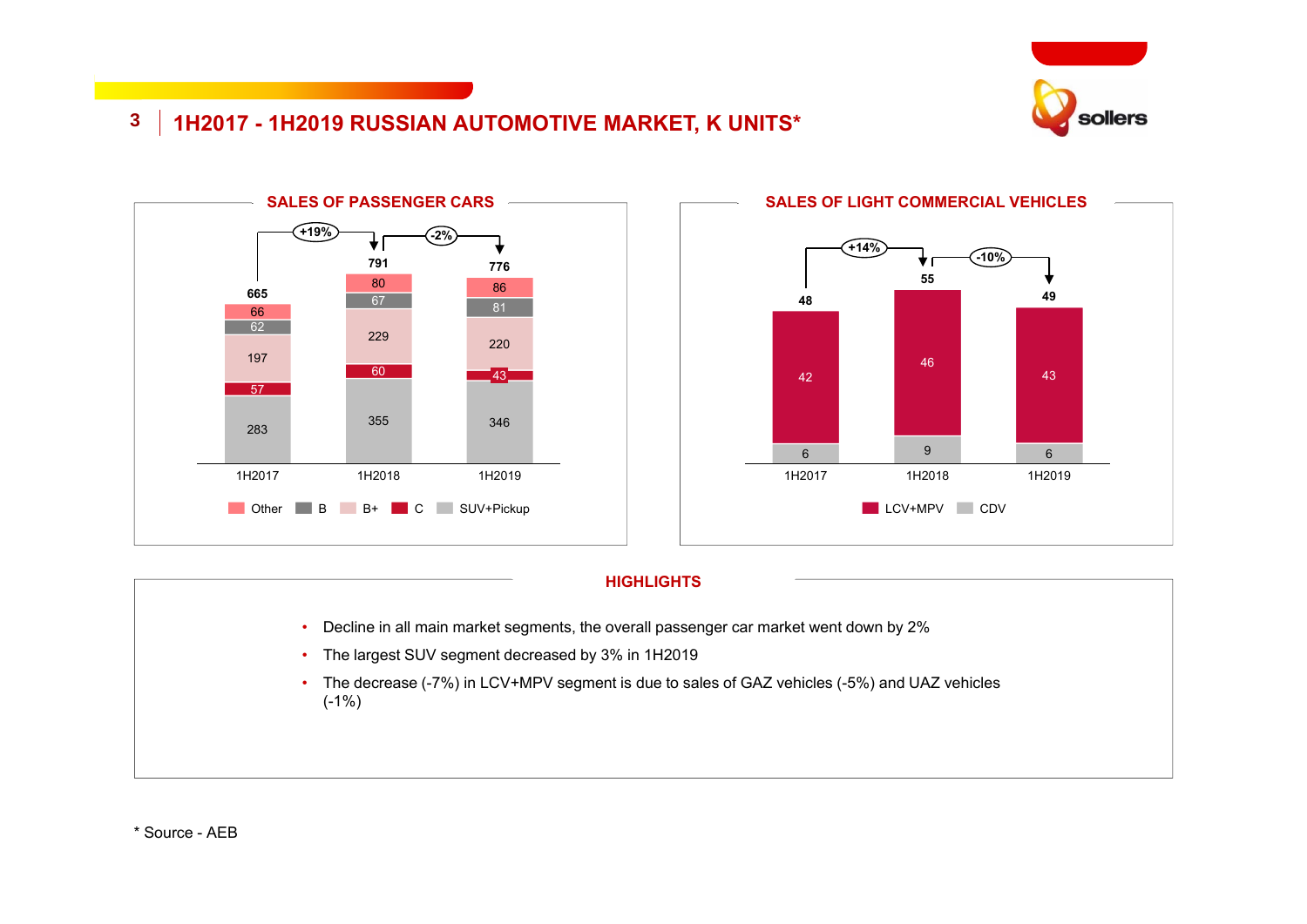

## **4 NEW SUV + PICKUP MARKET 1H2017-1H2019**





#### **MAJOR MARKET TRENDS IN 1H2019**

- The SUV and Pickup sales decreased faster than the overall market with the pace of -3%
- The market leaders are locally produced Hyundai Creta, Renault Duster and Kia Sportage
- Ford sales went down by 25% in 1H2019. Ford Sollers JV was restructured to maintain only commercial vehicle business in Russia. The local production of Ford SUVs was stopped in 1H2019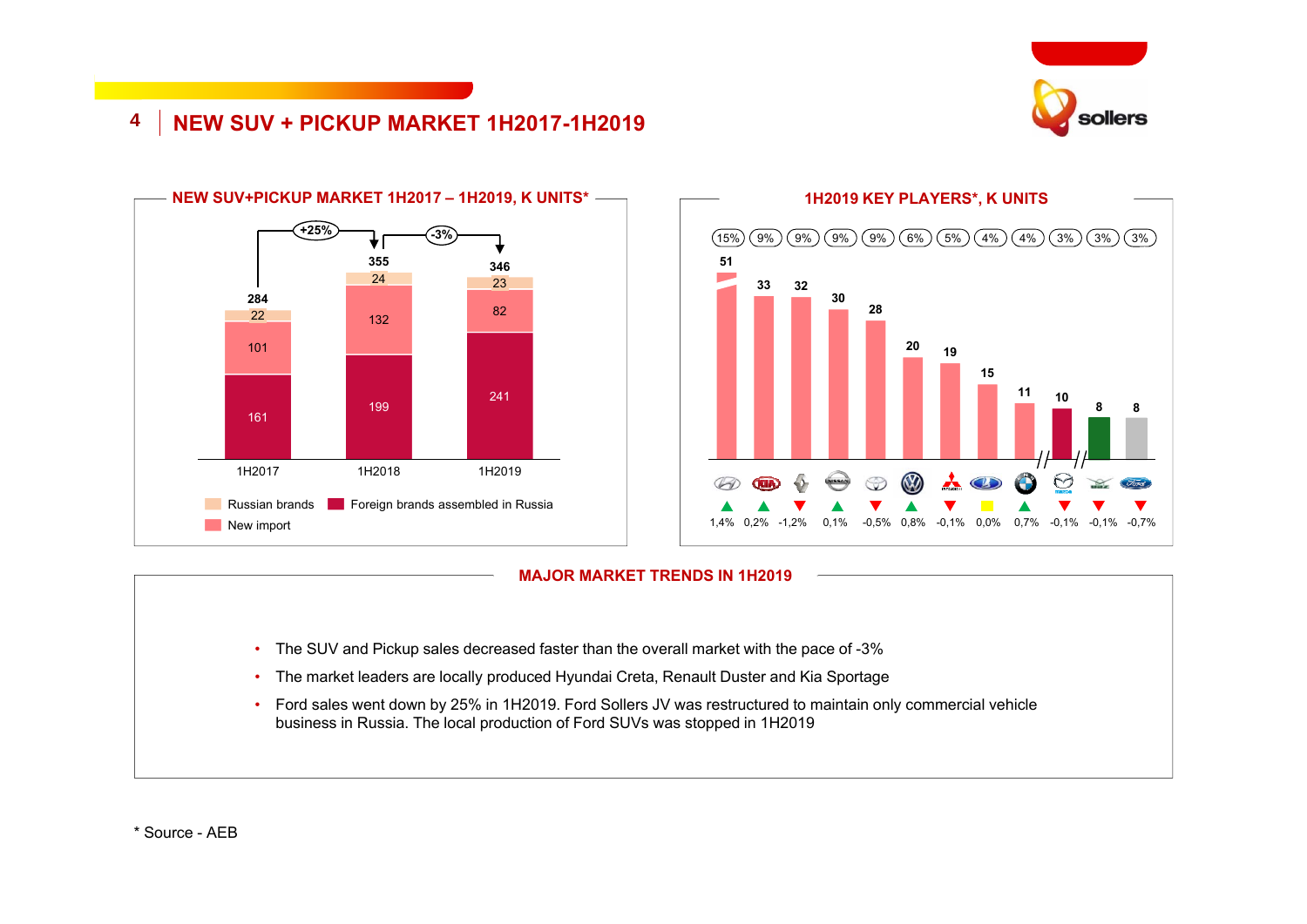

## **5 NEW LCV+MPV MARKET 1H2017-1H2019**





#### **MAJOR MARKET TRENDS IN 1H2019**

- UAZ retail sales of commercial vehicles were almost flat, the brand is #2 player with 20% market share
- The sales of Ford CVs grew by 3% outperforming the СV market as a result of the well positioned Ford Transit and restated business strategy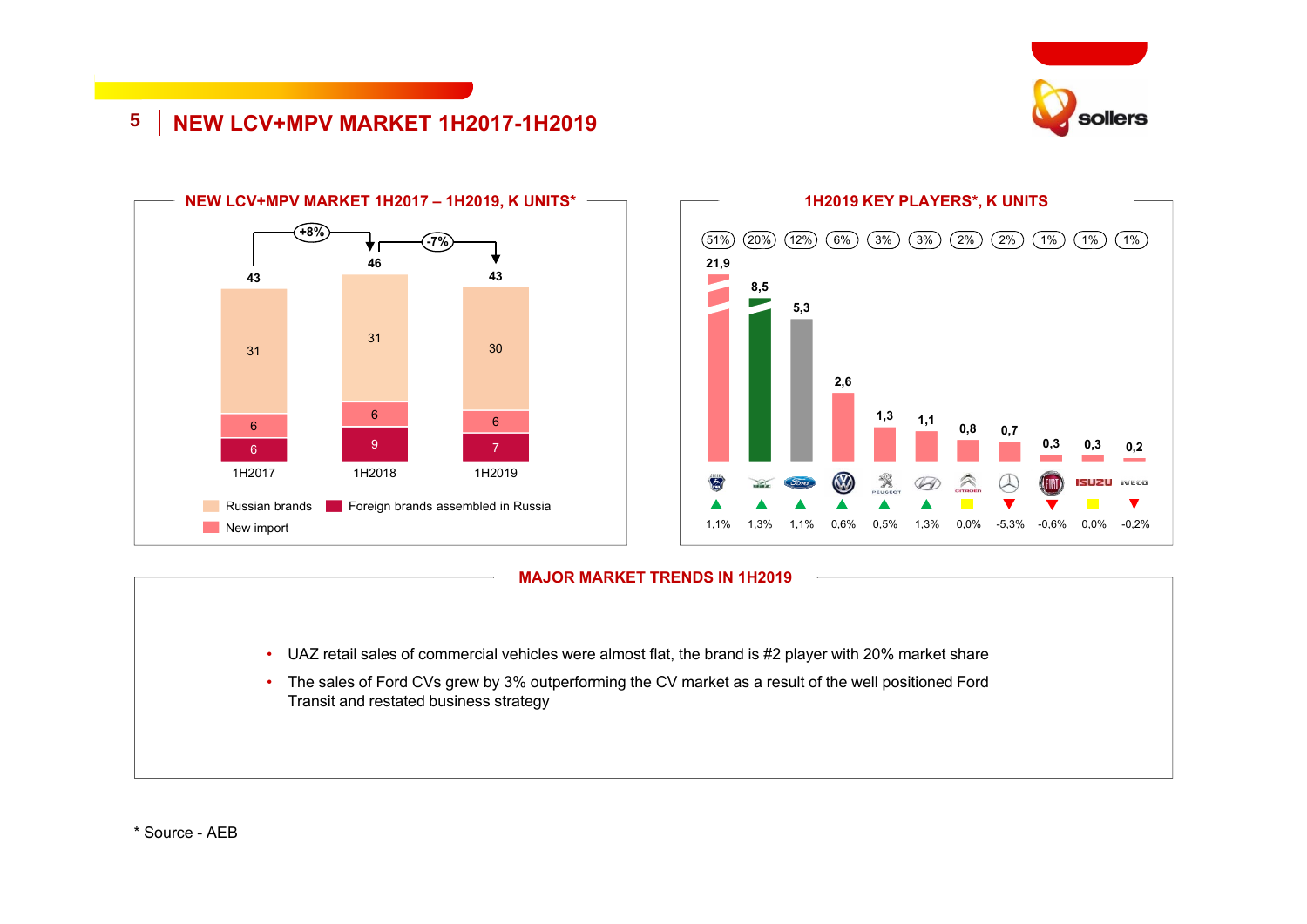

## **6 SOLLERS GROUP WHOLESALES**

#### **UAZ CONSOLIDATED WHOLESALES**

| k units                 | 1H2018 | 1H2019 | Change |
|-------------------------|--------|--------|--------|
| <b>UAZ</b>              | 16,8   | 16,8   | 0,0%   |
| UAZ SUVs                | 7,3    | 7,3    | 0,0%   |
| UAZ commercial vehicles | 9,5    | 9,5    | 0,0%   |

#### **SOLLERS JVS WHOLESALES**

| k units                 | 1H2018 | 1H2019 | Change   |
|-------------------------|--------|--------|----------|
| <b>MAZDA SOLLERS JV</b> | 14.2   | 15,7   | 10,0%    |
| FORD SOLLERS JV         | 27,6   | 20,1   | $-27,3%$ |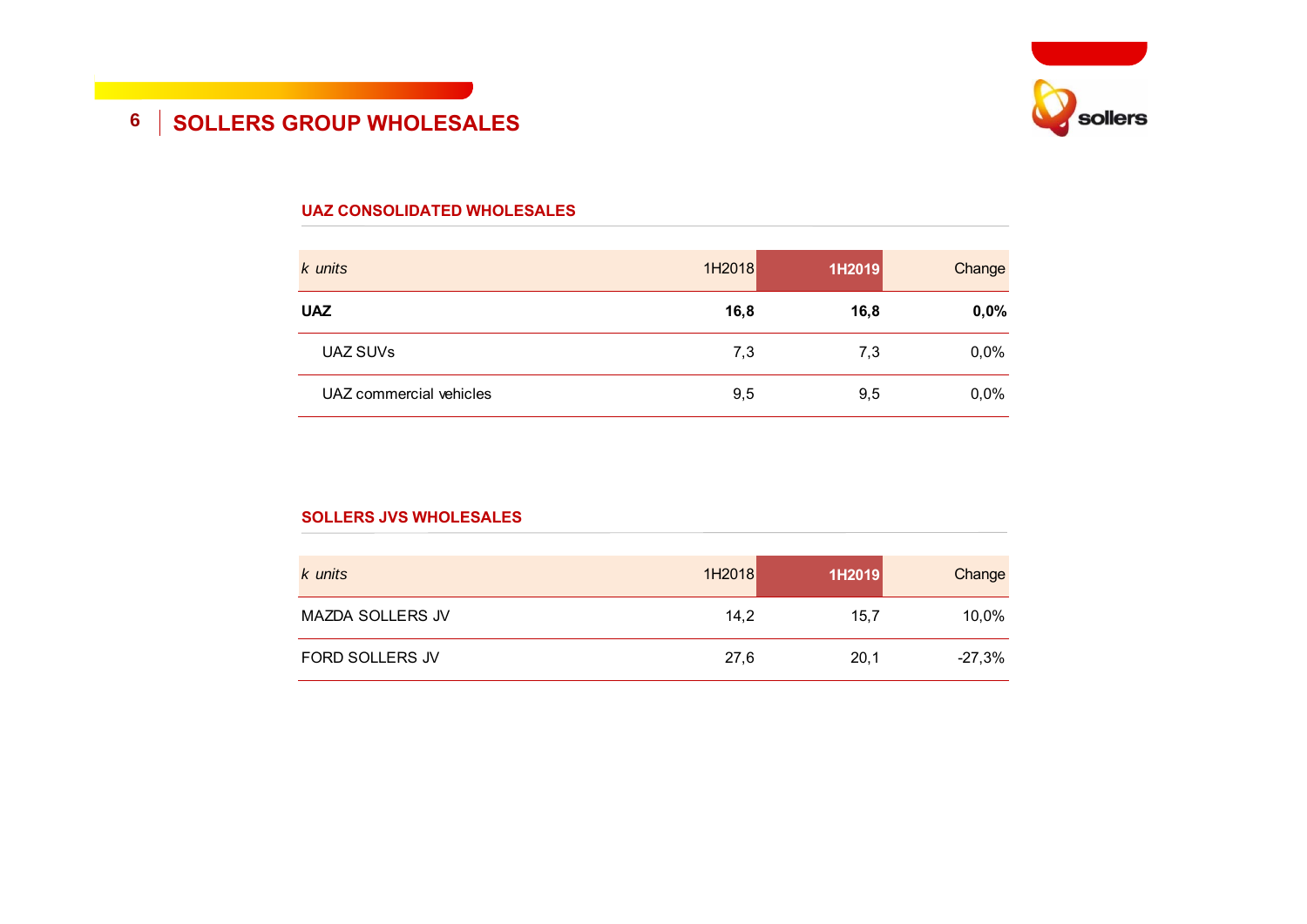

## **7 OVERVIEW OF 1H2019 FINANCIAL RESULTS**

| <b>RUB mln</b>                       | 1H2018  | 1H2019  | Change    |
|--------------------------------------|---------|---------|-----------|
| Revenue                              | 14 132  | 15 107  | 6,9%      |
| <b>EBITDA</b>                        | 1 1 7 8 | 1824    | 54,8%     |
| <b>EBITDA</b> margin                 | 8,3%    | 12,1%   | 3,8%      |
| Operating profit                     | 416     | 1 0 8 6 | 161,0%    |
| Operating margin                     | 2,9%    | 7,2%    | 4,3%      |
| Share of result of JVs               | 66      | 278     | 320,9%    |
| Net profit                           | 443     | (136)   | $-130,7%$ |
| Net debt as of 31.12.2018/30.06.2019 | 3703    | 3786    | 2,2%      |
| Net debt as of 30.06.2018/30.06.2019 | 6840    | 3786    | $-44,6%$  |

- The overall operating results are in line with SOLLERS' management expectation
- Despite negative industry trend SOLLERS' revenue increased due to product mix and price changes in the 1H2019, although overall unit sales were stable
- EBITDA increased due to improving operating profitability
- SOLLERS' net loss of RUB 136 mln in 1H2019 is due to one-off expenses arising from the Group restructuring other than Ford Sollers JV
- Ford Sollers JV restructuring results will be recognized in 2H2019. The JV's operations will be consolidated starting from 2H2019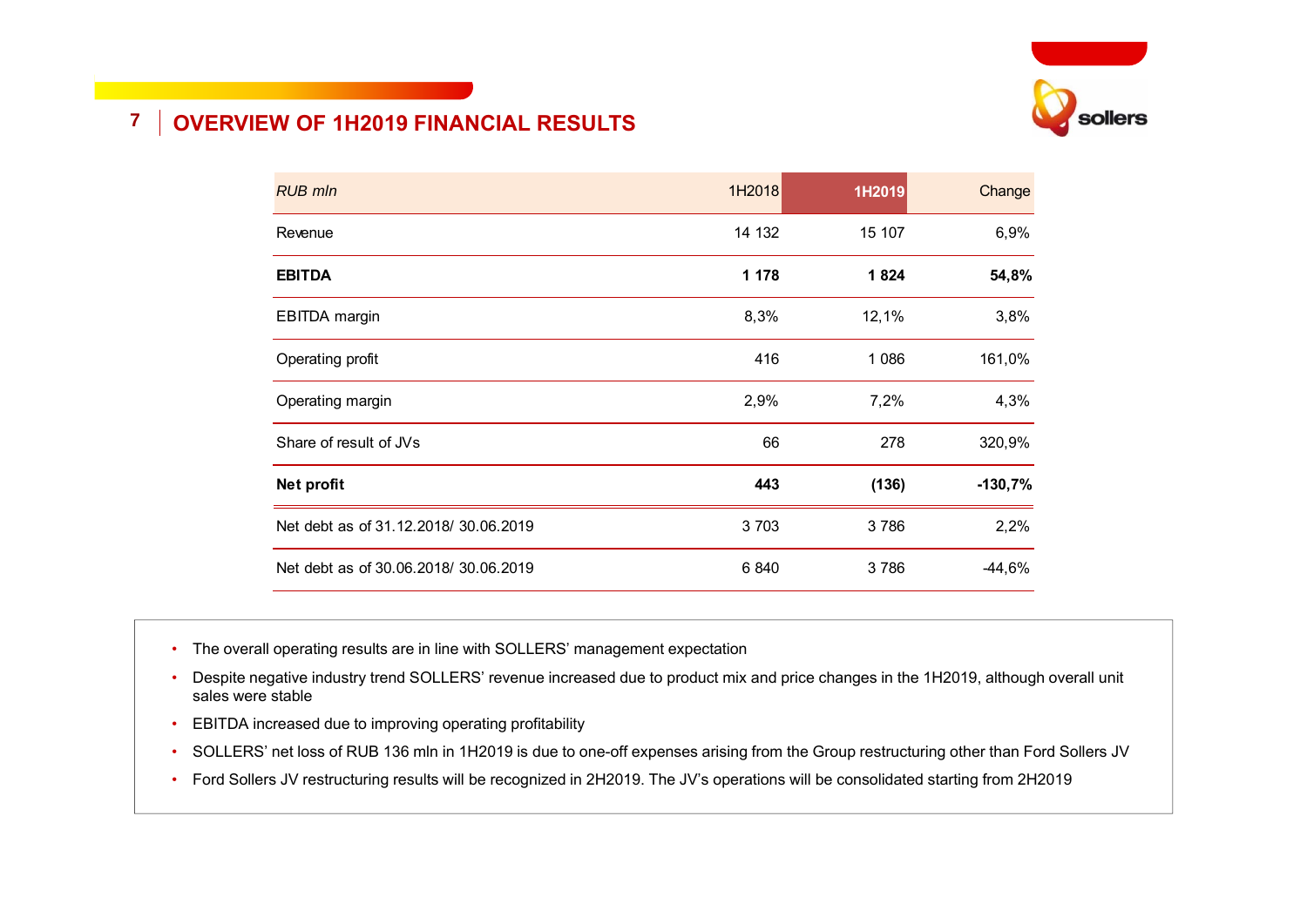

## **8 SALES STRUCTURE, RUB BLN**



The increase in the Group's revenue of 6,9% due to the change in UAZ model mix and sales prices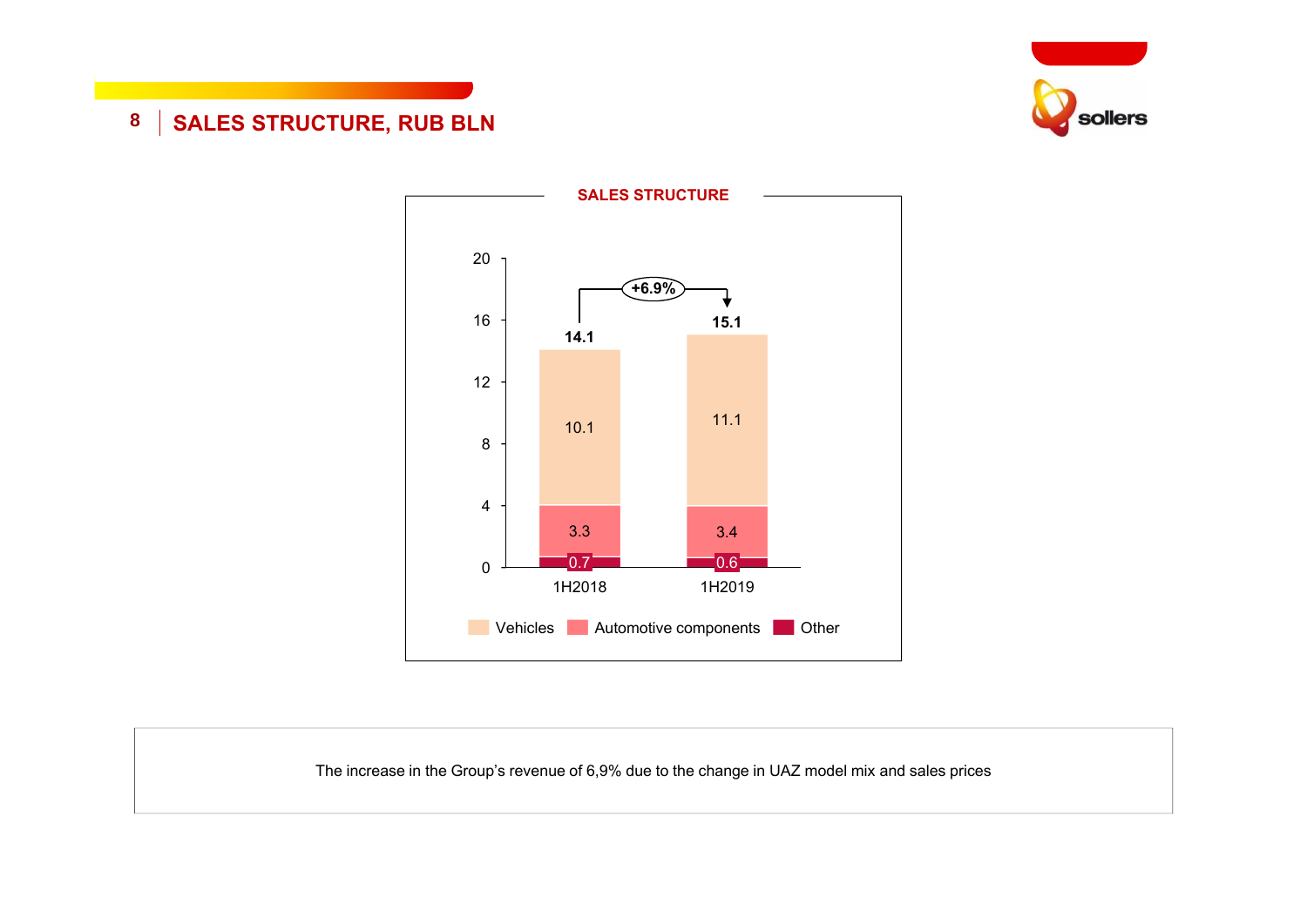

## **9 EBITDA CHANGES, RUB MLN**





The EBITDA level reflects the overall increase in the operating efficiency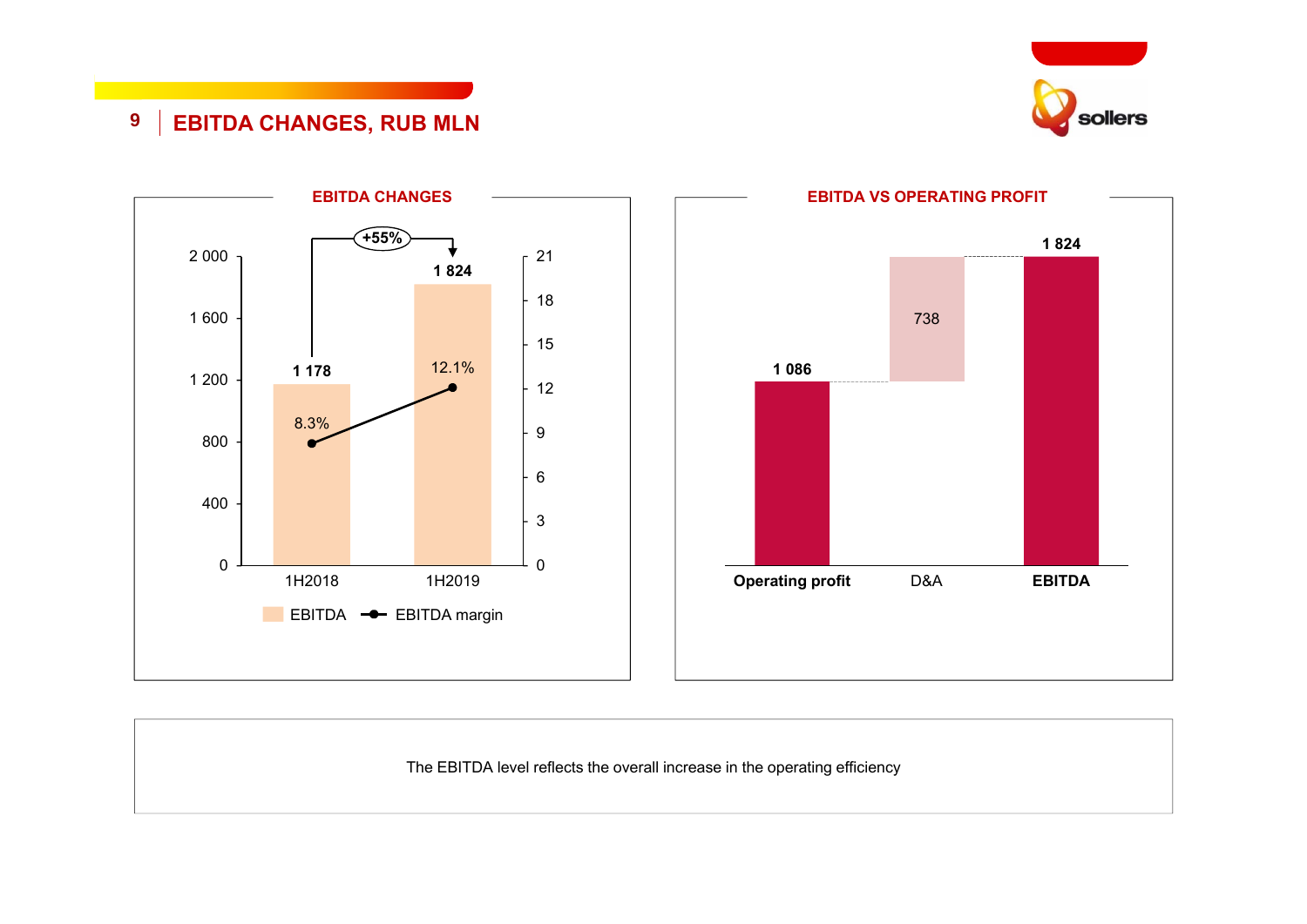

## **10 CASH FLOW, RUB MLN**



- • Substantial deterioration of working capital in 1H2019 was due to increase in inventory and decrease in trade payables, which was compensated by the cash from share option sale recognized in the investment activity generating solid positive free cash flow of RUB 844 mln.
- • Other adjustments include amortization of state grants, provision movements and profit/ loss on the disposal of property, plant and equipment, investments and other assets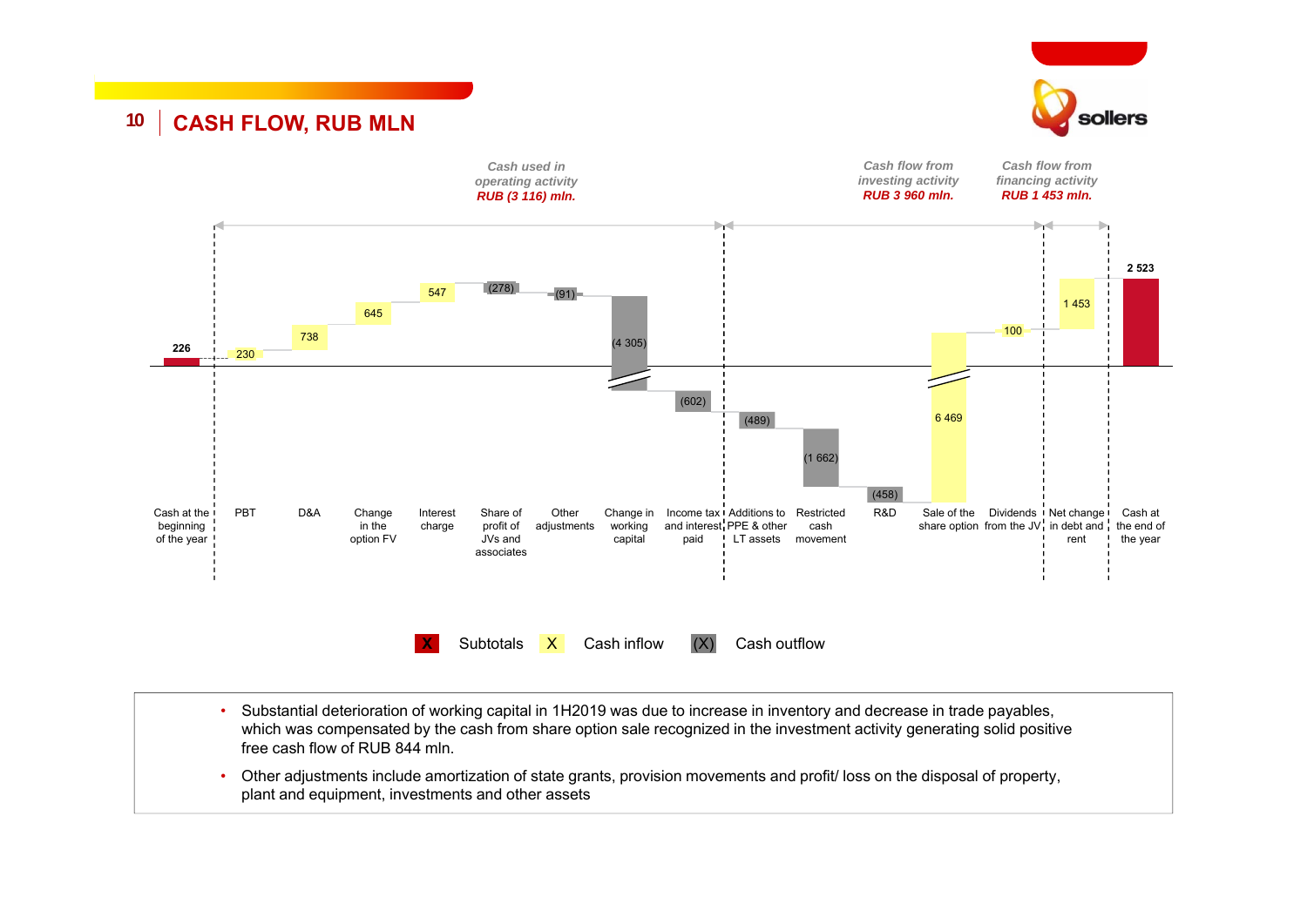

## **11 NET DEBT POSITION, RUB MLN**



| Restricted cash*                 | 1761       | 897        | $-49,0%$ |
|----------------------------------|------------|------------|----------|
| Cash at the end of the<br>period | 226        | 2 5 2 3    | 1016,4%  |
| <b>Total debt</b>                | 5 6 9 0    | 7 207      | 26,7%    |
| Short-term debt                  | 4 4 3 6    | 6 185      | 39,4%    |
| Long-term debt                   | 1 254      | 1 0 2 1    | $-18,6%$ |
| <b>RUB mln</b>                   | 31.12.2018 | 30.06.2019 | Change   |

In 1H2019 SOLLERS' net debt remains almost flat

\* Excluding amounts deposited on escrow accounts for the acquisition of the share in new Ford Sollers JV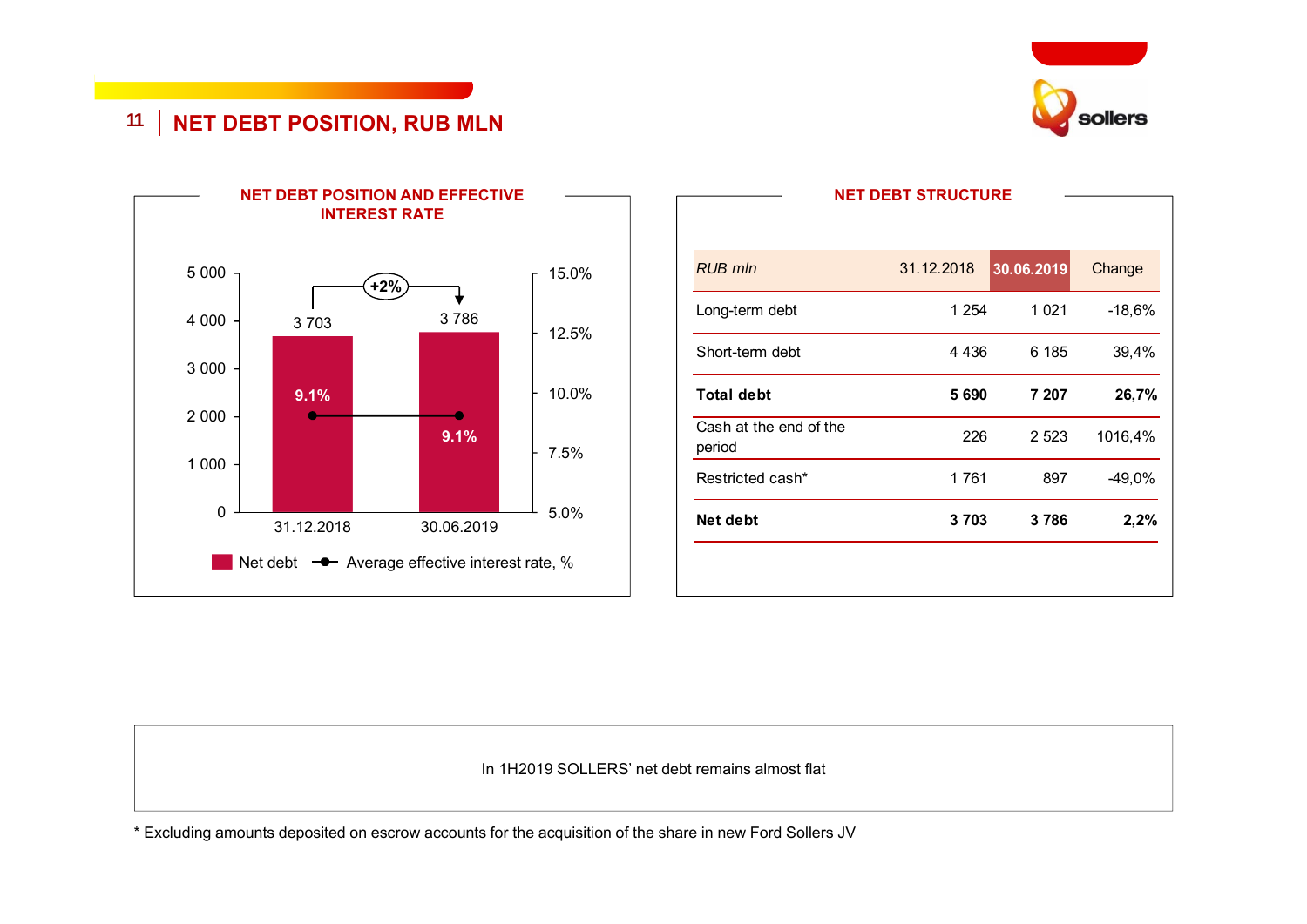

## **12 JOINT VENTURES RESULTS**

#### **BREAKDOWN OF JVS' CONTRIBUTION TO THE SHARE OF PROFIT OF JVS**

| <b>RUB mln</b>            | Current<br><b>SOLLERS' stake</b> | 1H2018 | 1H2019 | Change  |
|---------------------------|----------------------------------|--------|--------|---------|
| <b>MAZDA SOLLERS JV</b>   | 50%                              | (37)   | 150    | 505%    |
| SOLLERS-BUSSAN JV         | 50%                              | (8)    | (5)    | 37%     |
| <b>ISUZU-SOLLERS JV</b>   | 50%                              | (2)    | (13)   | $-537%$ |
| SOLLERS-FINANCE JV        | 50%                              | 113    | 146    | 29%     |
| <b>TOTAL CONTRIBUTION</b> |                                  | 66     | 278    | 321%    |

In 1H2019 SOLLERS FINANCE JV distributed the dividends of RUB 200 mln., with the SOLLERS' share of RUB 100 mln.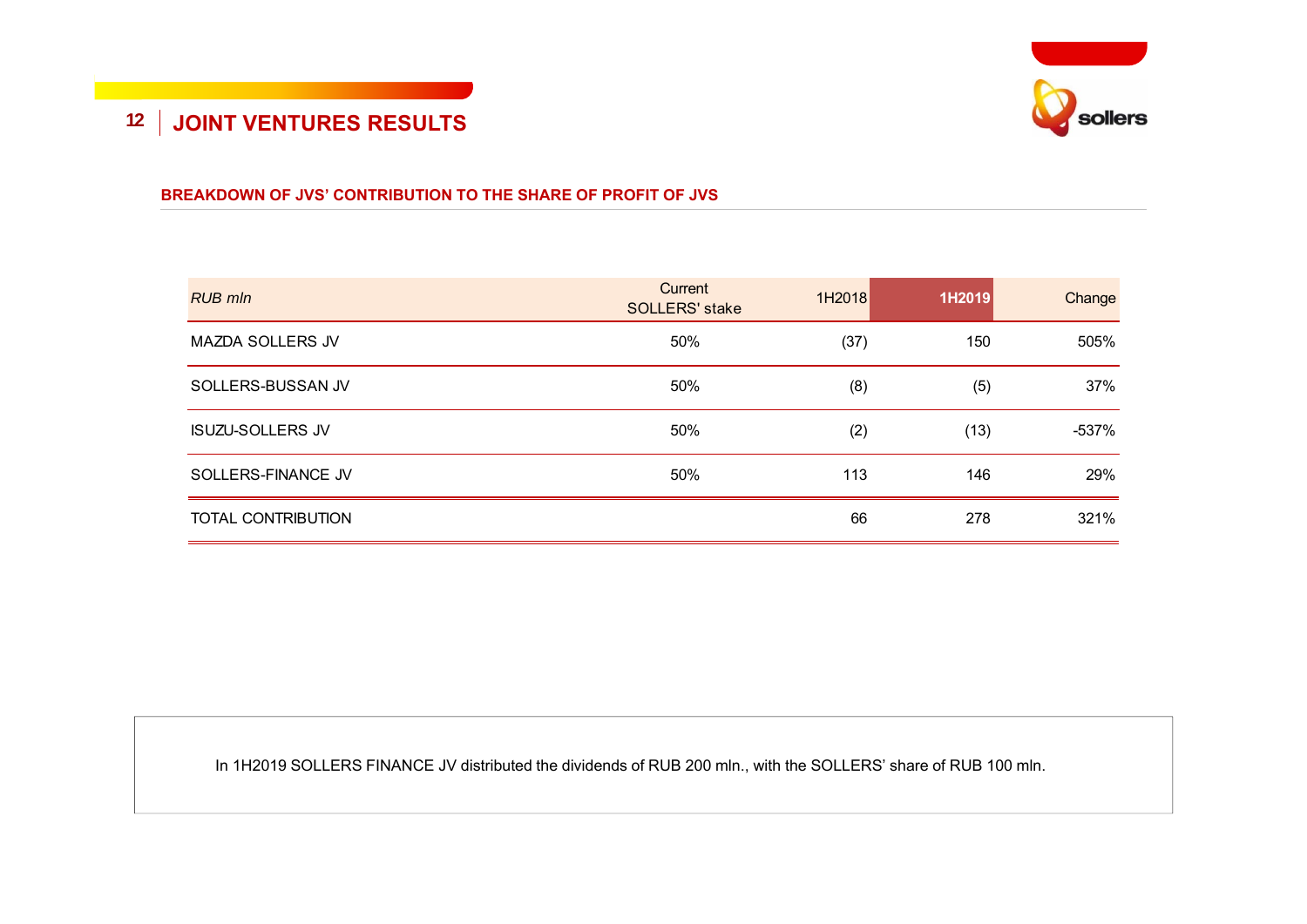

#### **On July 1, 2019 SOLLERS and Ford Motor Company launched the operations in new Ford Sollers JV, which is focused on the development of light commercial vehicles in Russia**





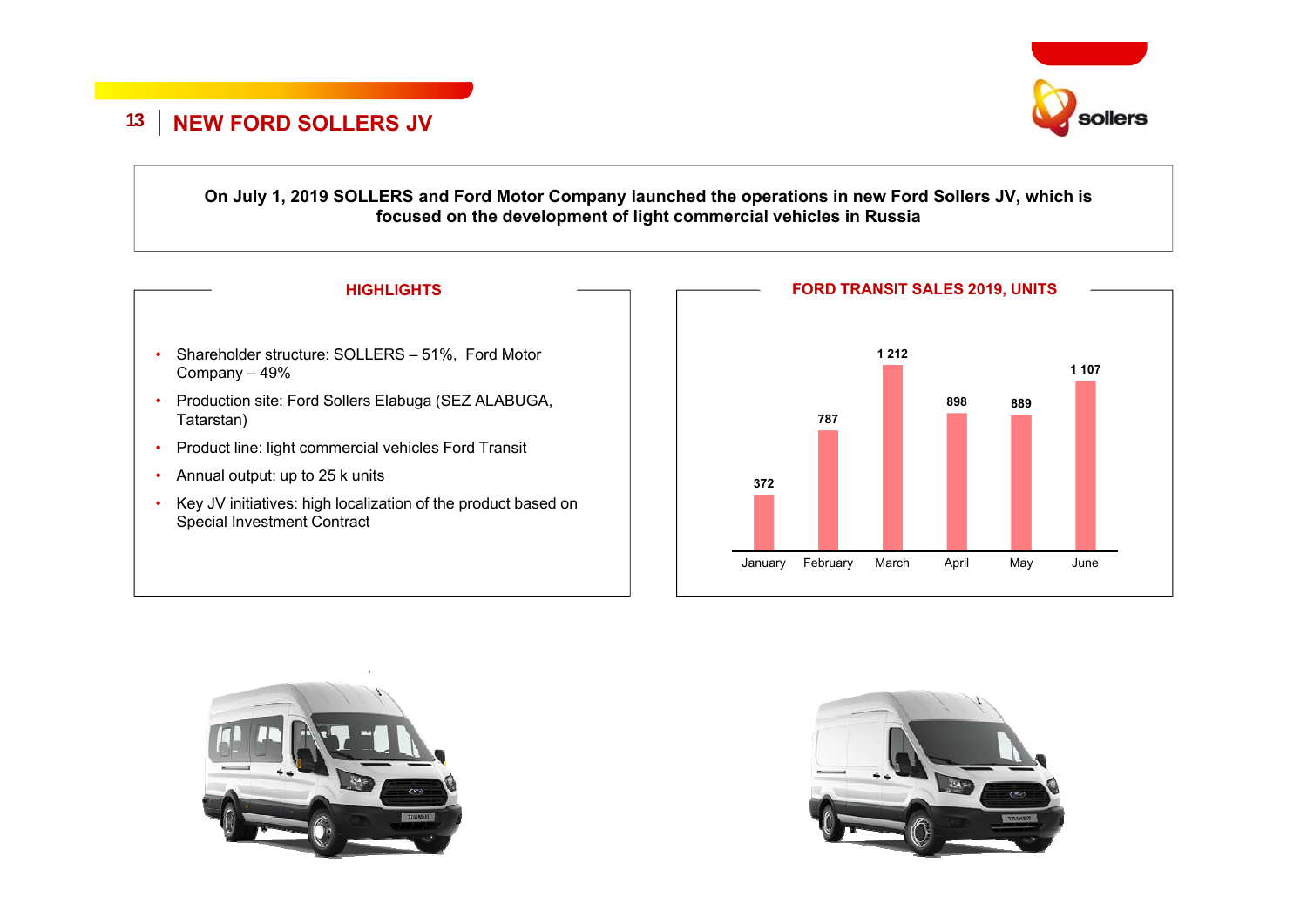

#### **14 MAZDA SOLLERS JV AND SOLLERS-FINANCE JV PERFORMANCE**



#### 9%13%12% 1H201920%19%1H201810%49% 47%9%10%**2 817 2 000** Special vehicles Buses **Passenger cars** Trucks  $LCV$

#### **SOLLERS-FINANCE JV FINANCIAL RESULTS**

| $RUB$ mln                                        | 1H2018  | 1H2019  |
|--------------------------------------------------|---------|---------|
| Revenue                                          | 632     | 732     |
| Operating profit                                 | 281     | 365     |
| Operating margin                                 | 44%     | 50%     |
| Net profit                                       | 225     | 292     |
| Net profit margin                                | 36%     | 40%     |
| Leasing portfolio as of<br>31.12.2018/30.06.2018 | 5 6 6 2 | 5 5 4 1 |

#### **MAZDA SOLLERS JV FINANCIAL RESULTS\***

| <b>RUB mln</b>                      | 1H2018 | 1H2019 |
|-------------------------------------|--------|--------|
| Revenue                             | 17472  | 22 458 |
| Operating profit                    | (131)  | 234    |
| Operating margin                    | $-1\%$ | 1%     |
| Net profit                          | (73)   | 300    |
| Net profit margin                   | $0\%$  | 1,3%   |
| Debt as of<br>31.12.2018/30.06.2018 |        |        |